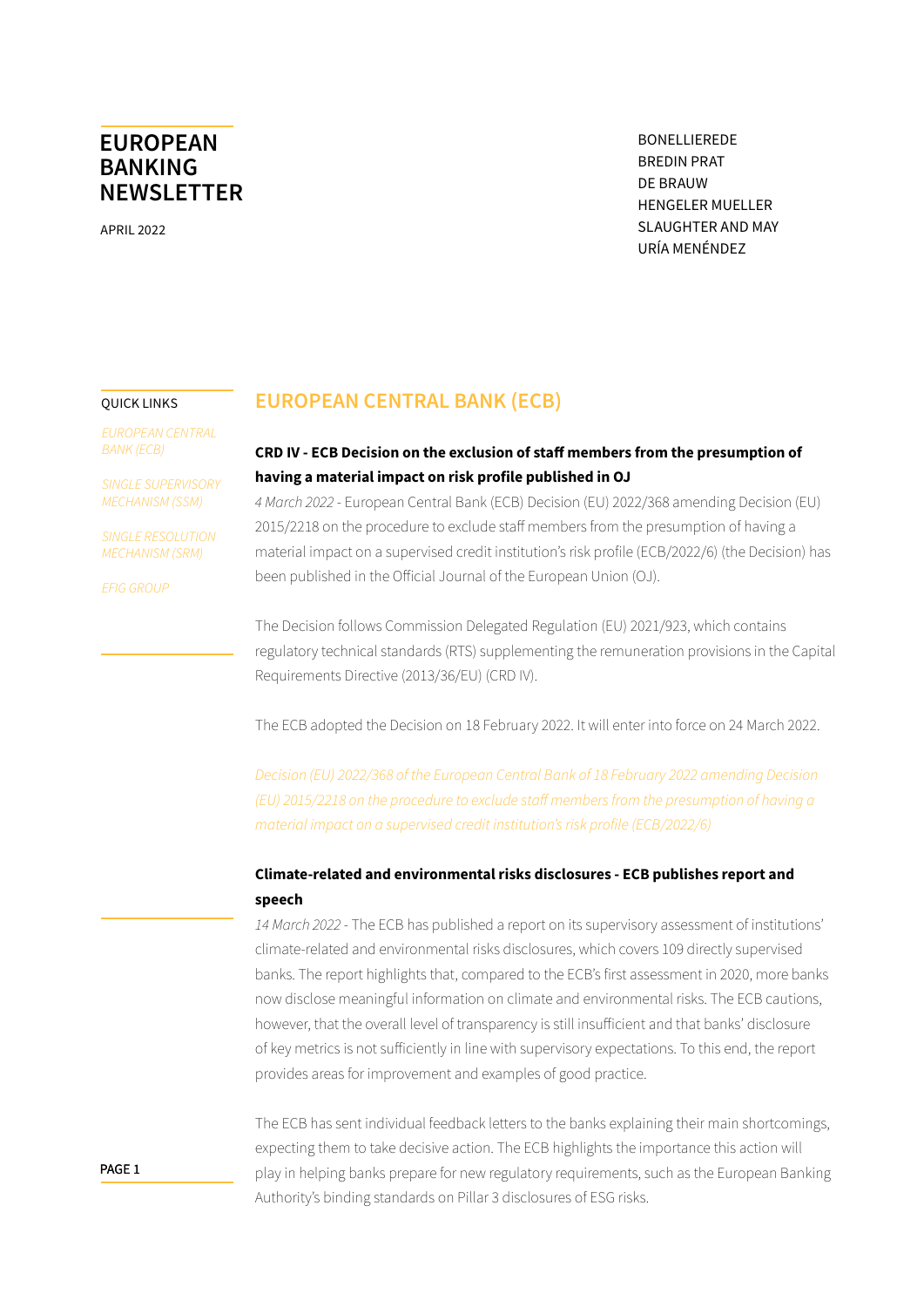APRIL 2022

BONELLIEREDE BREDIN PRAT DE BRAUW HENGELER MUELLER SLAUGHTER AND MAY URÍA MENÉNDEZ

#### QUICK LINKS

*[EUROPEAN CENTRAL](#page-0-0)  [BANK \(ECB\)](#page-0-0)*

*[SINGLE SUPERVISORY](#page-9-0)  [MECHANISM \(SSM\)](#page-9-0)*

*[SINGLE RESOLUTION](#page-10-0)  [MECHANISM \(SRM\)](#page-10-0)*

*[EFIG GROUP](#page-12-0)*

Finally, the report sets out the ECB's future work in this area, which includes the ECB's first climate risk stress test and a thematic review of how banks incorporate climate and environmental risks into their processes. The ECB is also integrating climate and environmental risks into its regular supervisory methodology, which will ultimately affect Pillar 2 capital requirements. The ECB will review banks' climate and environmental disclosures again at the end of 2022.

Alongside the report, the ECB has published the keynote speech delivered by Frank Elderson, a member of the Executive Board of the ECB and Vice-Chair of the Supervisory Board of the ECB, at the 14th European Bank Institute Policy Webinar. In the speech, Mr Elderson notes that there is "*very little justification for this lack of substantial progress, particularly considering the vast amount and quality of climate-related data, tools and information shared by different international and European organisations and institutions in recent years."* He highlights that *"addressing climate-related and environmental risks, and publishing good-quality disclosures, is not optional.*"

*[ECB report on banks' progress towards transparent disclosure of their climate-related and](https://www.bankingsupervision.europa.eu/ecb/pub/pdf/ssm.ECB_Report_on_climate_and_environmental_disclosures_202203~4ae33f2a70.en.pdf)  [environmental risk profiles](https://www.bankingsupervision.europa.eu/ecb/pub/pdf/ssm.ECB_Report_on_climate_and_environmental_disclosures_202203~4ae33f2a70.en.pdf)*

*[Press release](https://www.bankingsupervision.europa.eu/press/pr/date/2022/html/ssm.pr220314~37303fd463.en.html)*

*[Keynote speech by Frank Elderson, Member of the Executive Board of the ECB and Vice-Chair](https://www.bankingsupervision.europa.eu/press/speeches/date/2022/html/ssm.sp220314~0422f4b854.en.html)  [of the Supervisory Board of the ECB, 14th European Bank Institute Policy Webinar on the ECB's](https://www.bankingsupervision.europa.eu/press/speeches/date/2022/html/ssm.sp220314~0422f4b854.en.html)  [supervisory approach on climate-related and environmental risks](https://www.bankingsupervision.europa.eu/press/speeches/date/2022/html/ssm.sp220314~0422f4b854.en.html)*

#### **Ukraine – The ECB publishes presentation**

*15 March 2022* - The ECB has published the presentation given by Andrea Enria, Chair of the ECB's Supervisory Board, at the Morgan Stanley European Financials Conference on the impact of the Russian invasion of Ukraine on the European banking sector.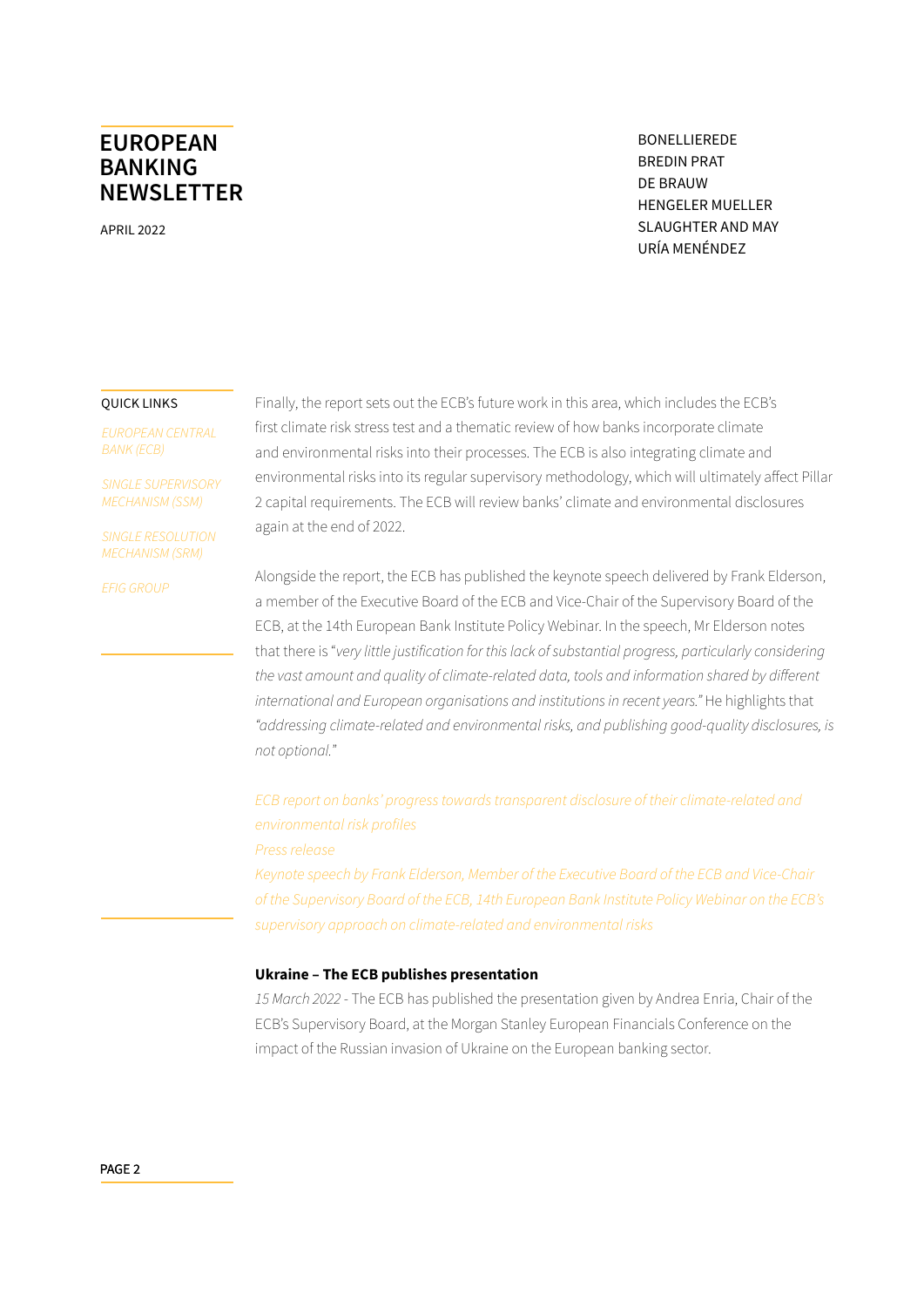APRIL 2022

BONELLIEREDE BREDIN PRAT DE BRAUW HENGELER MUELLER SLAUGHTER AND MAY URÍA MENÉNDEZ

#### QUICK LINKS

*[EUROPEAN CENTRAL](#page-0-0)  [BANK \(ECB\)](#page-0-0)*

*[SINGLE SUPERVISORY](#page-9-0)  [MECHANISM \(SSM\)](#page-9-0)*

*[SINGLE RESOLUTION](#page-10-0)  [MECHANISM \(SRM\)](#page-10-0)*

*[EFIG GROUP](#page-12-0)*

Mr Enria focusses on a number of areas in his presentation, including:

- the end-2021 outlook, which was positive, both from a macroeconomic and bank capital position, and in relation to the containment of COVID-19 related asset quality deterioration;
- investors' concerns in relation to EU bank exposure to Russian counterparties, including those subject to sanctions; on the operational risks banks face from potentially increased cyber attacks and IT connections with Russia and/or Ukraine; and the macroeconomic impact of lower GDP growth and price inflation;
- that EU banks' direct exposures to Russia appear contained. This includes exposures to credit, securities and derivatives, and the exposures of EU entities within Russian banking groups (for example, Sberbank AG);
- that there are several channels of indirect impact but none appear 'disruptive' so far. These include the exposures of both regulated and unregulated non-bank financial intermediation entities, which appear limited at the moment; the possibility of a Russian sovereign default scenario; counterparty credit risk losses arising from broader market volatility, which also appear contained at the moment; and cyber risk across the EU, which remains a 'concrete' threat albeit no major events reported so far; and
- that shareholder distributions and share buy-backs are slightly higher than pre COVID-19 levels and broadly acceptable given the previous period of restriction because of COVID-19. That said, banks most affected by the conflict are revising their distribution plans.

Mr Enria highlights the importance of ensuring any distributions are made in line with capital targets, including minimum thresholds above supervisory requirements and buffers, and of entering into supervisory dialogue before distribution are announced. He also highlights the ex-ante authorisation requirement in relation share buy-backs within three months and that distributions of excess capital are permitted provided they are consistent with sound capital planning and capital targets.

*[Presentation by Andrea Enria, Chair of the Supervisory Board of the ECB, at the Morgan Stanley](https://www.bankingsupervision.europa.eu/press/speeches/date/2022/html/ssm.sp220315~e641a6f3e4.en.pdf?05b8603c93489a8c81ddb5f5af604208)  [European Financials Conference on the invasion of Ukraine](https://www.bankingsupervision.europa.eu/press/speeches/date/2022/html/ssm.sp220315~e641a6f3e4.en.pdf?05b8603c93489a8c81ddb5f5af604208)*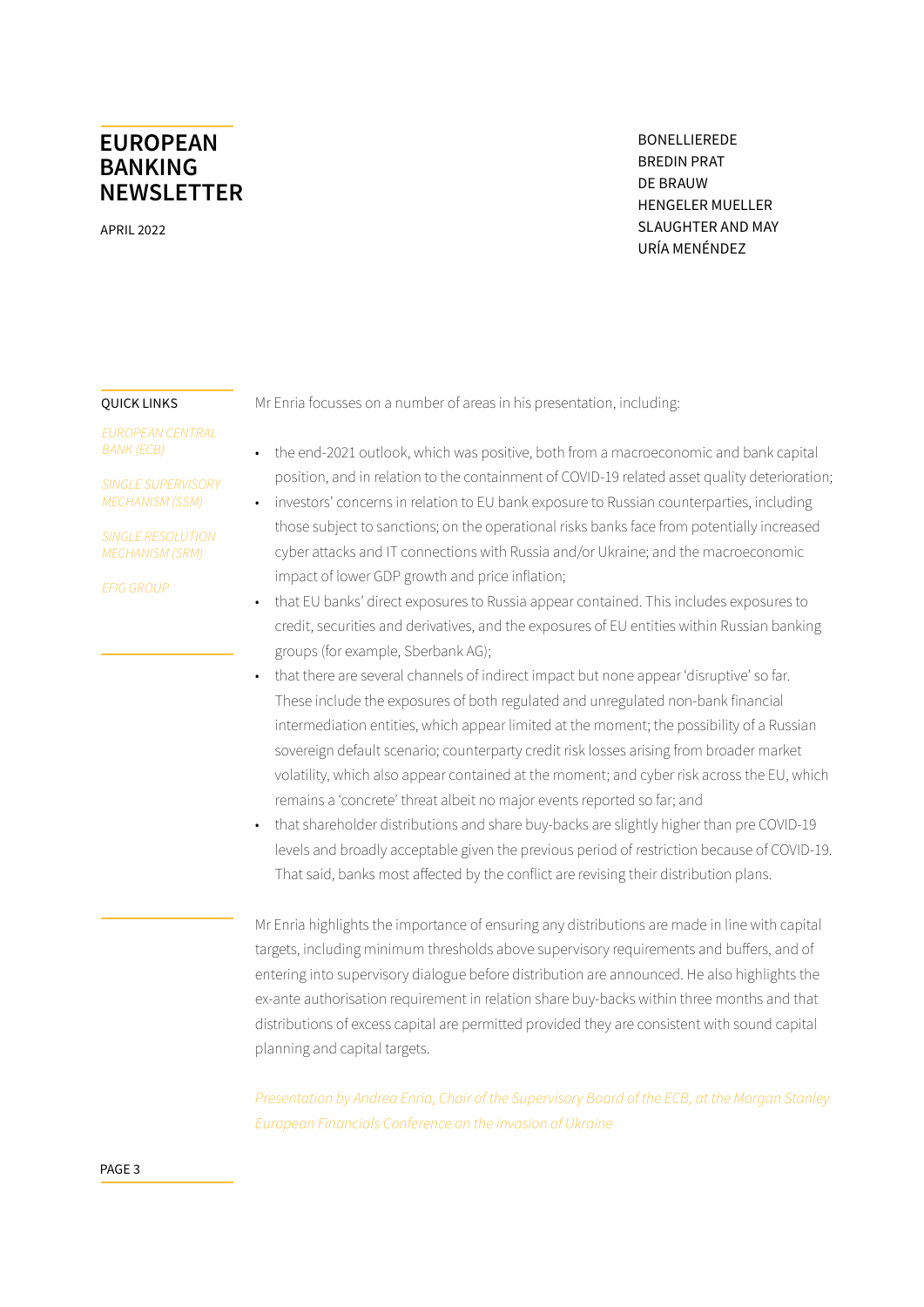APRIL 2022

BONELLIEREDE BREDIN PRAT DE BRAUW HENGELER MUELLER SLAUGHTER AND MAY URÍA MENÉNDEZ

#### QUICK LINKS

*[EUROPEAN CENTRAL](#page-0-0)  [BANK \(ECB\)](#page-0-0)*

*[SINGLE SUPERVISORY](#page-9-0)  [MECHANISM \(SSM\)](#page-9-0)*

*[SINGLE RESOLUTION](#page-10-0)  [MECHANISM \(SRM\)](#page-10-0)*

*[EFIG GROUP](#page-12-0)*

### **Securitisation Regulation - ECB publishes Guide on notification of securitisation transactions**

*18 March 2022* - The ECB has published a Guide for banks on the notification of securitisation transactions, following the ECB's consultation on the same matter published in November 2021. The Guide relates to the notification process for originators or sponsors of securitisation transactions with reference to the risk retention, transparency and resecuritisation requirements under Articles 6 to 8 of the Securitisation Regulation ((EU) 2017/2402).

New transactions are to be notified to the ECB within one month of the origination date. The Annex to the Guide sets out the information that is to be provided.

The Guide will be updated periodically to reflect developments in the regulation and supervision of securitisations. *[ECB Guide on the notification of securitisation transactions: Articles 6 to 8 of the Securitisation](https://www.bankingsupervision.europa.eu/ecb/pub/pdf/ssm.Guide_on_the_notification_of_securitisation_transactions~af41af5e72.en.pdf)  [Regulation](https://www.bankingsupervision.europa.eu/ecb/pub/pdf/ssm.Guide_on_the_notification_of_securitisation_transactions~af41af5e72.en.pdf) [Notification template](https://www.bankingsupervision.europa.eu/legalframework/publiccons/pdf/securitisation/ssm.notification_template.en.xlsx)*

### **Central clearing - ECB publishes speech**

*22 March 2022* - The ECB has published the welcome address speech by Fabio Panetta, a member of the Executive Board of the ECB, at the Fourth Annual Joint Conference of the Deutsche Bundesbank, ECB and Federal Reserve Bank of Chicago on central counterparty (CCP) risk management.

On CCPs' resilience, Mr Panetta highlights recent events, including the COVID-19 pandemic, supply chain bottlenecks, rapidly rising energy and commodity prices, and now the fallout from the Russian invasion of Ukraine. This has prompted the ECB to revisit the procyclicality of margins and to examine its system-wide impact. Mr Panetta also notes the heightened threat of cyber attacks and promotes the cyber information and intelligence sharing initiative launched by the Euro Cyber Resilience Board for pan-European Financial Infrastructures as a platform to promote preparedness and resilience.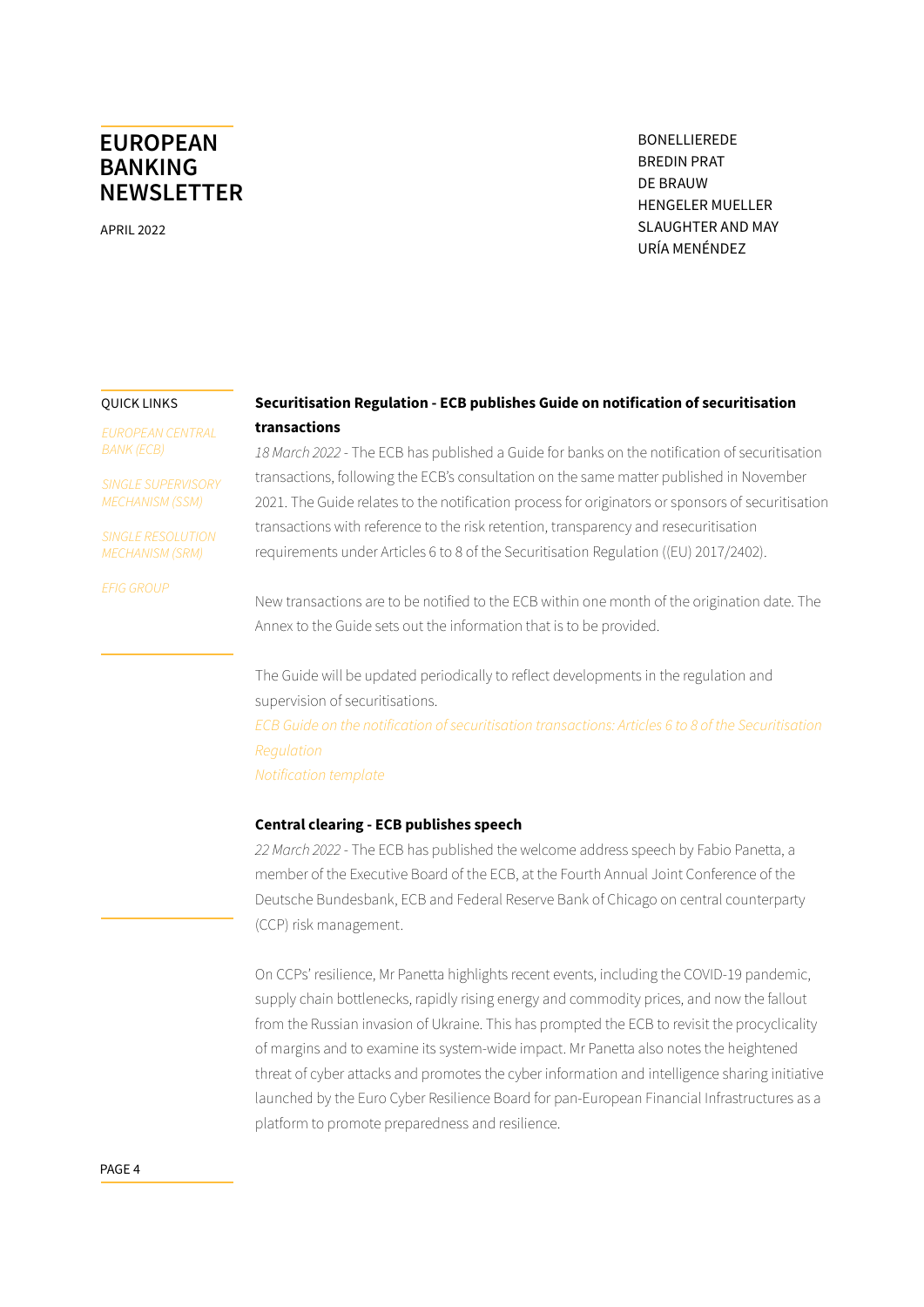APRIL 2022

BONELLIEREDE BREDIN PRAT DE BRAUW HENGELER MUELLER SLAUGHTER AND MAY URÍA MENÉNDEZ

#### QUICK LINKS

*[EUROPEAN CENTRAL](#page-0-0)  [BANK \(ECB\)](#page-0-0)*

*[SINGLE SUPERVISORY](#page-9-0)  [MECHANISM \(SSM\)](#page-9-0)*

*[SINGLE RESOLUTION](#page-10-0)  [MECHANISM \(SRM\)](#page-10-0)*

*[EFIG GROUP](#page-12-0)*

Mr Panetta champions a diversified approach towards risk management that will provide banks and end users with the flexibility to react and adapt to individual crisis scenarios and other challenges. He foresees a "dynamic and robust" European clearing ecosystem that can increase the overall attractiveness of central clearing and further reduce systemic risk, to the benefit of global financial markets, and believes that the euro's relevance as an international currency, combined with the size of the European economy, means that there is ample room for the EU to expand the availability of clearing options. To this end, Mr Panetta notes the European Commission's (the Commission's) consultation on expanding EU clearing capacity and revising the supervisory framework to ensure that risks remain appropriately managed.

Mr Panetta cautions that the fast evolution of the clearing ecosystem may produce risks that have not been considered previously, while new channels might help spread existing risks. He highlights the importance of understanding new risks stemming from climate change and notes that ESMA's work to develop a climate risk stress test for CCPs is an important step that the ECB is actively supporting. Mr Panetta also sets out the importance of understanding the role of CCPs in relation to cryptoassets, noting that oversight and supervision is the minimum that must be done and that the impact of cryptoassets from the perspective of corporate responsibility should also be considered.

*[Welcome address by Fabio Panetta, Member of the Executive Board of the ECB, at the Fourth](https://www.ecb.europa.eu/press/key/date/2022/html/ecb.sp220322~fb2f159779.en.html)  [Annual Joint Conference of the Deutsche Bundesbank, European Central Bank and Federal](https://www.ecb.europa.eu/press/key/date/2022/html/ecb.sp220322~fb2f159779.en.html)  [Reserve Bank of Chicago on CCP Risk Management](https://www.ecb.europa.eu/press/key/date/2022/html/ecb.sp220322~fb2f159779.en.html)*

### **Basel 3.1 and CRR amendments - EBA publishes opinion on proposed CRR III Regulation**

*25 March 2022* - The ECB has published an opinion (CON/2022/11) on the Commission's legislative proposal for a Regulation to amend the Capital Requirements Regulation ((EU) 575/2013) (CRR) in relation to the requirements for credit risk, credit valuation adjustment risk, operational risk, market risk and the output floor (CRR III Regulation). The proposed amendments would implement the outstanding Basel III reforms in the EU (sometimes referred to as Basel 3.1), reinforce the EU Single Rulebook and enhance the prudential framework for credit institutions.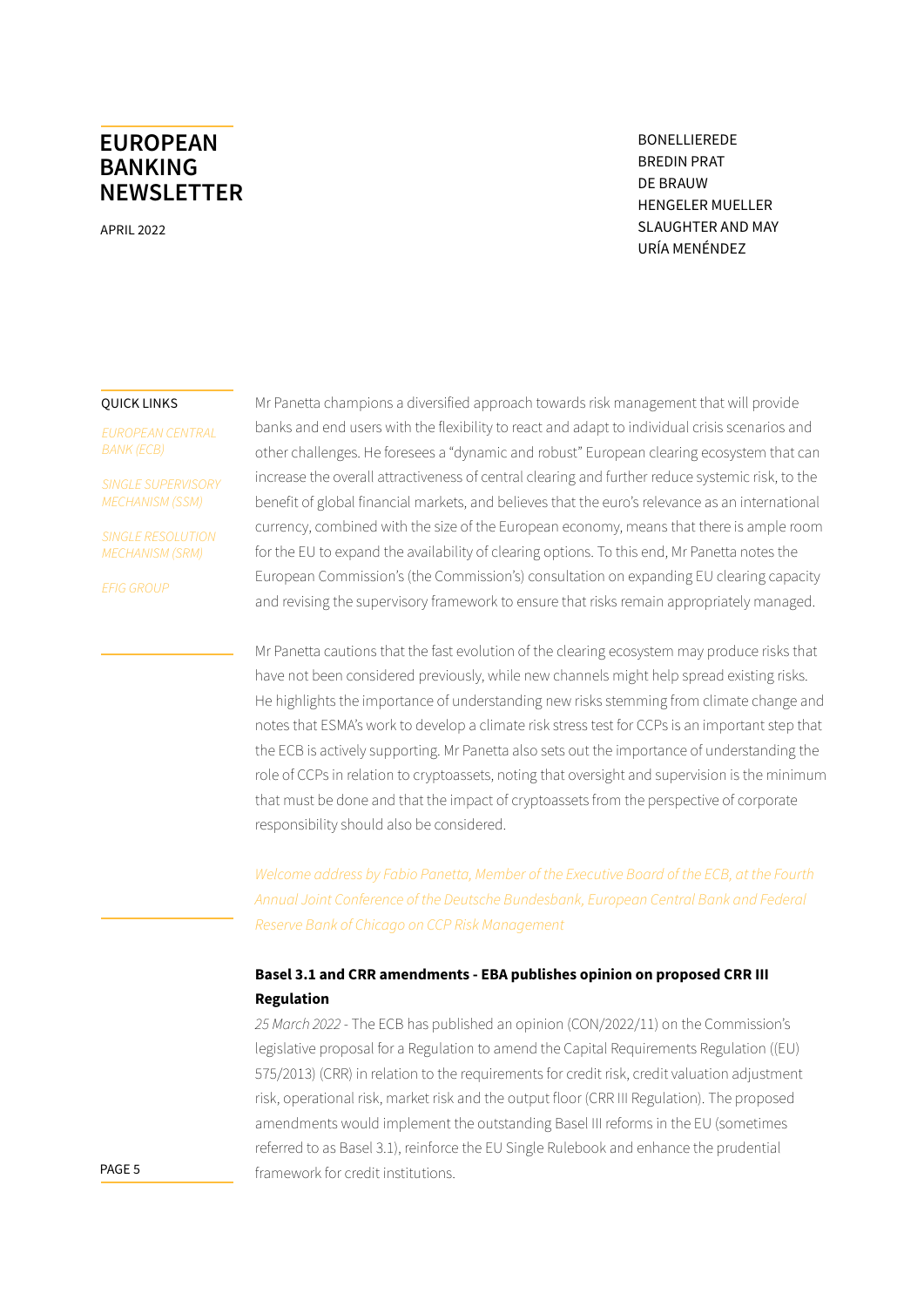APRIL 2022

BONELLIEREDE BREDIN PRAT DE BRAUW HENGELER MUELLER SLAUGHTER AND MAY URÍA MENÉNDEZ

#### QUICK LINKS

*[EUROPEAN CENTRAL](#page-0-0)  [BANK \(ECB\)](#page-0-0)*

*[SINGLE SUPERVISORY](#page-9-0)  [MECHANISM \(SSM\)](#page-9-0)*

*[SINGLE RESOLUTION](#page-10-0)  [MECHANISM \(SRM\)](#page-10-0)*

*[EFIG GROUP](#page-12-0)*

The ECB welcomes the Commission's proposals and emphasises the importance of finalising EU implementation of the Basel III reforms in a "*timely, full and faithful*" manner. It highlights the risks of deviating from the Basel III standards in areas including: (i) the output floor; (ii) the standardised approach to credit risk; (iii) operational risk; and (iv) credit valuation adjustment risk.

Where the ECB recommends amendments to the proposed CRR III Regulation, it has set out specific drafting proposals in a technical working document accompanied by explanatory text.

The ECB also welcomes the Commission's mandate to report on a new proposal on the prudential treatment of cryptoassets.

*[Opinion of the European Central Bank of 24 March 2022 on a proposal for amendments](https://www.ecb.europa.eu/pub/pdf/other/en_con_2022_11_f_sign~c61d08274d.en.pdf)  [to Regulation \(EU\) No 575/2013 as regards requirements for credit risk, credit valuation](https://www.ecb.europa.eu/pub/pdf/other/en_con_2022_11_f_sign~c61d08274d.en.pdf)  [adjustment risk, operational risk, market risk and the output floor \(CON/2022/11\)](https://www.ecb.europa.eu/pub/pdf/other/en_con_2022_11_f_sign~c61d08274d.en.pdf)*

### **Options and discretions policies - ECB finalises revisions**

*28 and 30 March 2022* - The ECB has published final changes (dated 25 March 2022) to its policies on the exercise of options and discretions in the supervision of banks. Among other things, the revisions take account of legislative changes that have been adopted since the policies were first published in 2016, including those introduced by the Capital Requirements Directive V ((EU) 2019/878) (CRD V) and the Capital Requirements Regulation II ((EU) 2019/876) (CRR II). The ECB consulted on the proposed amendments in June 2021.

Following the consultation, the ECB has made a small number of amendments to the related guide on options and discretions, including the introduction of new guidance on liquidity waivers and on article 428h of the Capital Requirements Regulation (575/2013/EU) (CRR).

Regulation (EU) 2022/504 amending Regulation (EU) 2016/445 on the exercise of options and discretions available in EU law under the Capital Requirements Regulation (575/2013/EU) (CRR) has since been published in the Official Journal of the European Union (OJ), as well as two additional instruments: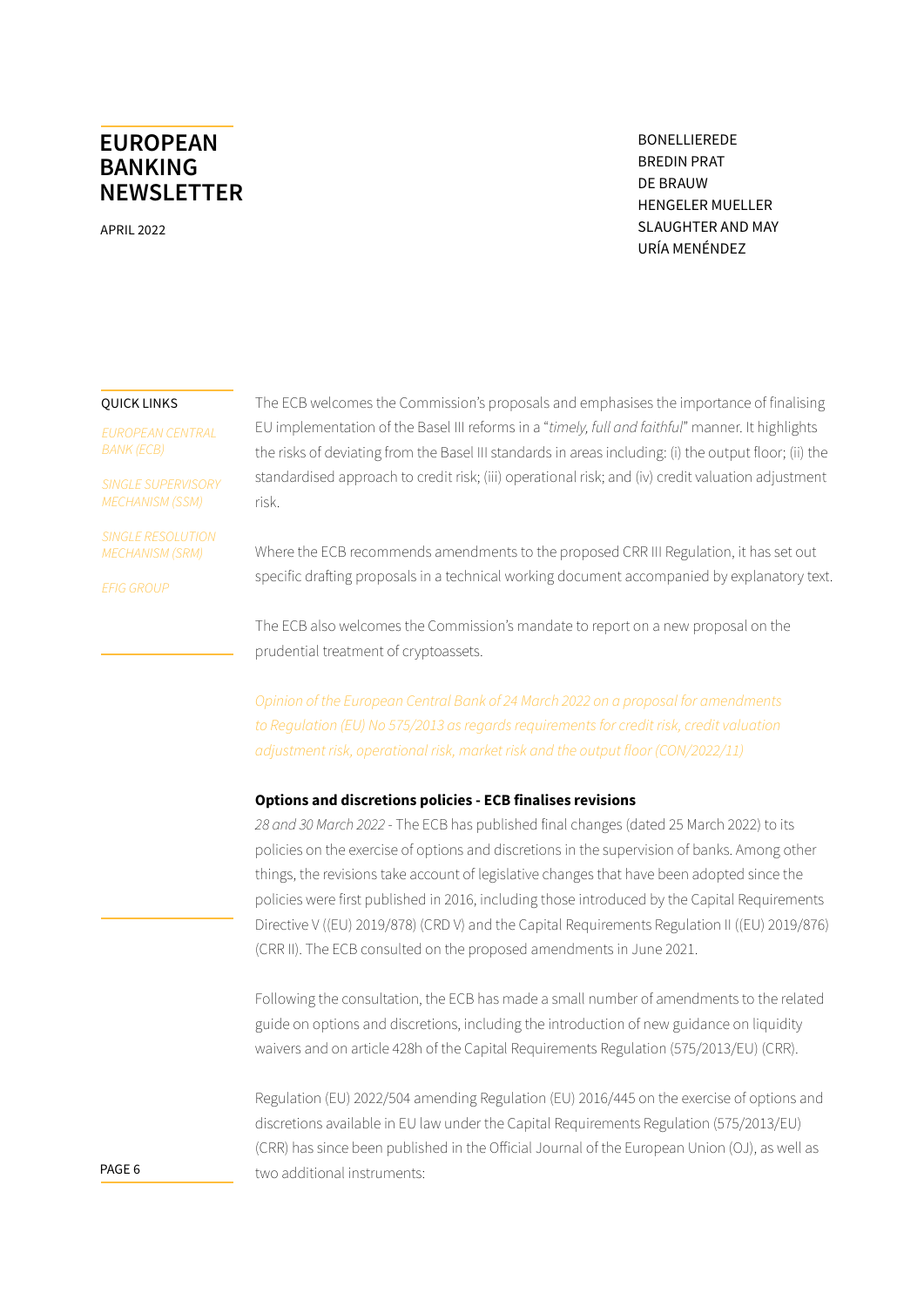APRIL 2022

BONELLIEREDE BREDIN PRAT DE BRAUW HENGELER MUELLER SLAUGHTER AND MAY URÍA MENÉNDEZ

#### QUICK LINKS

*[EUROPEAN CENTRAL](#page-0-0)  [BANK \(ECB\)](#page-0-0)*

*[SINGLE SUPERVISORY](#page-9-0)  [MECHANISM \(SSM\)](#page-9-0)*

*[SINGLE RESOLUTION](#page-10-0)  [MECHANISM \(SRM\)](#page-10-0)*

*[EFIG GROUP](#page-12-0)*

• Guideline (EU) 2022/508 amending Guideline (EU) 2017/697 on the exercise of options and discretions by national competent authorities (NCAs) in relation to less significant institutions; and

• Recommendation ECB/2022/13 amending Recommendation ECB/2017/10 on common specifications for the exercise of some options and discretions by NCAs in relation to less significant institutions.

The ECB adopted the Regulation, Guidelines and Recommendation on 25 March 2022 and recommended that national competent authorities apply the Guidelines and Recommendation from that date. The Regulation entered into force on, and applies from, 4 April 2022.

*[Regulation \(EU\) 2022/504 of the European Central Bank of 25 March 2022 amending Regulation](https://eur-lex.europa.eu/legal-content/EN/TXT/PDF/?uri=CELEX:32022R0504&from=EN)  [\(EU\) 2016/445 on the exercise of options and discretions available in Union Law](https://eur-lex.europa.eu/legal-content/EN/TXT/PDF/?uri=CELEX:32022R0504&from=EN)*

*[Guideline \(EU\) 2022/508 of the European Central Bank of 25 March 2022 amending Guideline](https://eur-lex.europa.eu/legal-content/EN/TXT/PDF/?uri=CELEX:32022O0508&from=EN)  [\(EU\) 2017/697 of the European Central Bank on the exercise of options and discretions available](https://eur-lex.europa.eu/legal-content/EN/TXT/PDF/?uri=CELEX:32022O0508&from=EN)  [in Union law by national competent authorities in relation to less significant institutions](https://eur-lex.europa.eu/legal-content/EN/TXT/PDF/?uri=CELEX:32022O0508&from=EN)*

*[Recommendation of the European Central Bank of 25 March 2022 amending Recommendation](https://eur-lex.europa.eu/legal-content/EN/TXT/PDF/?uri=CELEX:52022HB0013&from=EN)  [ECB/2017/10 on common specifications for the exercise of some options and discretions](https://eur-lex.europa.eu/legal-content/EN/TXT/PDF/?uri=CELEX:52022HB0013&from=EN)  [available in Union law by national competent authorities in relation to less significant](https://eur-lex.europa.eu/legal-content/EN/TXT/PDF/?uri=CELEX:52022HB0013&from=EN)  [institutions \(ECB/2022/13\)](https://eur-lex.europa.eu/legal-content/EN/TXT/PDF/?uri=CELEX:52022HB0013&from=EN)*

*[ECB Guide on options and discretions available in Union law: Consolidated version](https://www.bankingsupervision.europa.eu/ecb/pub/pdf/ssm.supervisory_guides2022_ond.en.pdf)*

*[Feedback statement: Responses to the public consultation on revisions to the ECB's options and](https://www.bankingsupervision.europa.eu/legalframework/publiccons/pdf/ond/ssm.ond_feedbackstatement.en.pdf)  [discretions policies](https://www.bankingsupervision.europa.eu/legalframework/publiccons/pdf/ond/ssm.ond_feedbackstatement.en.pdf)*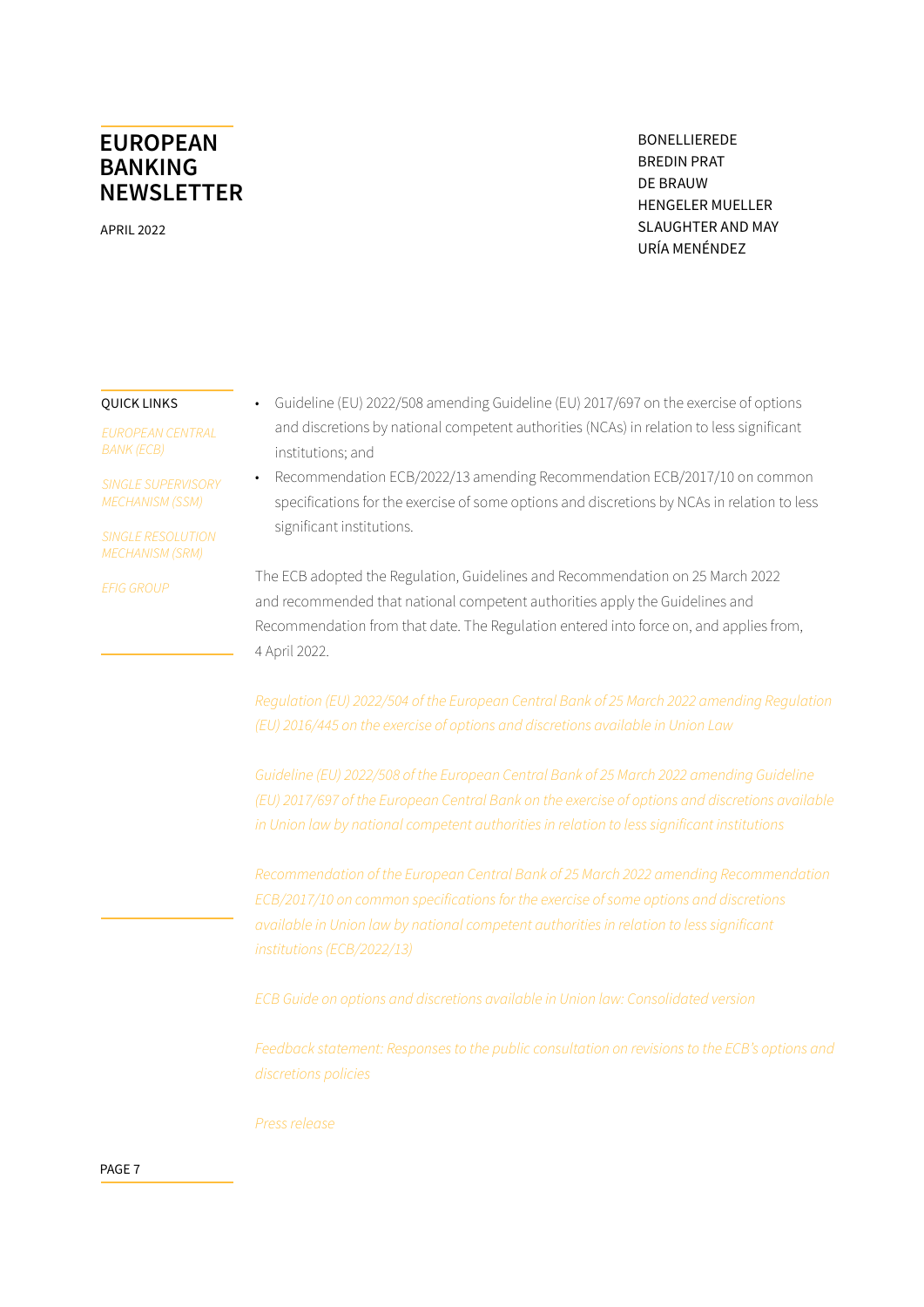APRIL 2022

BONELLIEREDE BREDIN PRAT DE BRAUW HENGELER MUELLER SLAUGHTER AND MAY URÍA MENÉNDEZ

#### QUICK LINKS

*[EUROPEAN CENTRAL](#page-0-0)  [BANK \(ECB\)](#page-0-0)*

*[SINGLE SUPERVISORY](#page-9-0)  [MECHANISM \(SSM\)](#page-9-0)*

*[SINGLE RESOLUTION](#page-10-0)  [MECHANISM \(SRM\)](#page-10-0)*

*[EFIG GROUP](#page-12-0)*

### **Leveraged transactions - ECB publishes Dear CEO letter**

*30 March 2022* - The ECB has published a Dear CEO letter (dated 28 March 2022) addressed to the CEOs of significant institutions (SIs) setting out the ECB's expectations around leveraged transactions and, in particular, the establishment of risk appetite frameworks for leveraged transactions (LT RAFs).

According to the ECB, in less than four years, reporting SIs have, on aggregate, increased leveraged loan exposures in their hold books from around 40% of Common Equity Tier 1 capital to almost 60%. The ECB cautions that excessive risk taking is of particular concern when coupled with inadequate risk management. It explains that high levels of leveraged transaction exposure on banks' balance sheets leave them vulnerable to renewed shocks, which could arise from unexpected and sharp economic showdowns or higher than expected interest payments on outstanding loans. The ECB has identified a number of significant deficiencies in banks' risk management practices and in general, it has observed that LT RAFs are still insufficiently developed and do not adequately capture and limit the multiple risks posed by leveraged transactions.

All SIs that engage in leveraged transactions are expected to take steps to comply with the expectations in the ECB's letter. Failure to remedy any deficiencies will be addressed using all available supervisory tools, including potentially, where relevant, Pillar 2 requirements in the annual supervisory review and evaluation process.

*[ECB Dear CEO letter: To the CEO of the significant institution: Leveraged transactions](https://www.bankingsupervision.europa.eu/press/letterstobanks/shared/pdf/2022/ssm.2022_letter_on_leveraged_transactions.en.pdf)  [supervisory expectations regarding the design and functioning of risk appetite frameworks and](https://www.bankingsupervision.europa.eu/press/letterstobanks/shared/pdf/2022/ssm.2022_letter_on_leveraged_transactions.en.pdf)  [high levels of risk taking \(SSM-2022-0239\)](https://www.bankingsupervision.europa.eu/press/letterstobanks/shared/pdf/2022/ssm.2022_letter_on_leveraged_transactions.en.pdf)*

### **Review of EU macro-prudential framework - ECB publishes response to European Commission's call for evidence**

*31 March 2022* - The ECB has published its response to the Commission's call for evidence on its review of the EU banking macro-prudential framework, together with supporting information in annexes 1 and 2. The call for evidence reflects the Commission's mandate to complete a review of the macro-prudential provisions in the Capital Requirements Regulation (575/2013/EU) (CRR) and the Capital Requirements Directive (2013/36/EU) (CRD IV) by June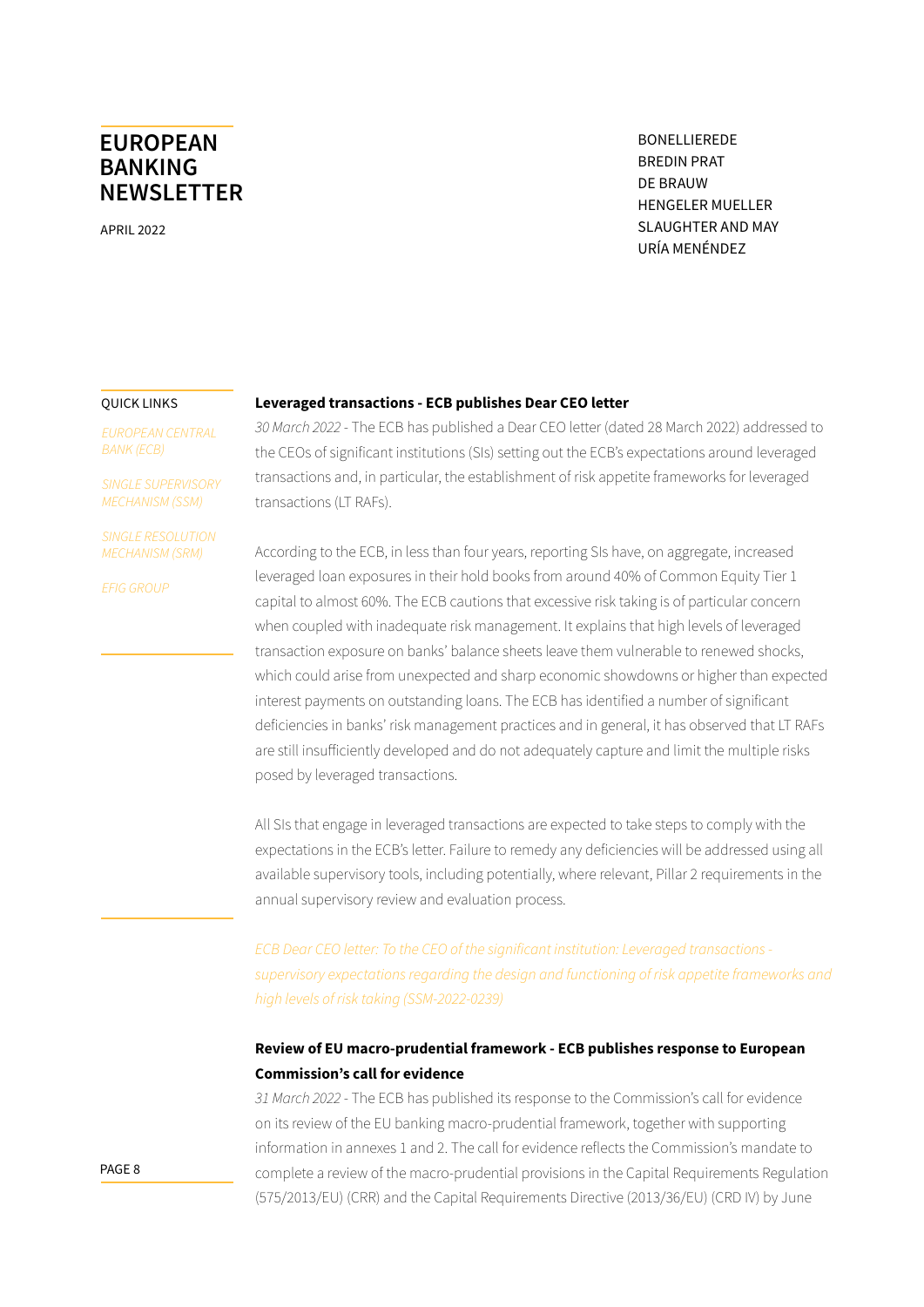APRIL 2022

BONELLIEREDE BREDIN PRAT DE BRAUW HENGELER MUELLER SLAUGHTER AND MAY URÍA MENÉNDEZ

#### QUICK LINKS

*[EUROPEAN CENTRAL](#page-0-0)  [BANK \(ECB\)](#page-0-0)*

*[SINGLE SUPERVISORY](#page-9-0)  [MECHANISM \(SSM\)](#page-9-0)*

*[SINGLE RESOLUTION](#page-10-0)  [MECHANISM \(SRM\)](#page-10-0)*

*[EFIG GROUP](#page-12-0)*

2022. If deemed appropriate, the ECB will submit a legislative proposal to the European Parliament and the Council of the EU by December 2022.

The four areas covered in the ECB's response include the overall design and functioning of the buffer framework; missing or obsolete instruments; internal market considerations, coordination mechanisms and procedures; and global risks.

Of particular note is the ECB's proposal to increase the flexibility and effectiveness of the countercyclical capital buffer (CCyB) framework and not to extend leverage buffers to other systemically important institutions (O-SIIs) at this stage. The ECB will not introduce the power to impose binding system-wide restrictions on distributions at the EU and/or national level in the CRR/CRD IV. It suggests mandating the European Banking Authority, in consultation with the European Systemic Risk Board, to issue guidelines on a revised methodology for O-SII identification and buffer calibration. It has also proposed a streamlining of the procedures governing national flexibility measures in article 458 of CRR.

*[ECB response to the European Commission's call for advice on the review of the EU](https://www.ecb.europa.eu/pub/pdf/other/ecb.responsetothecallforadvice~547f97d27c.en.pdf)  [macroprudential framework](https://www.ecb.europa.eu/pub/pdf/other/ecb.responsetothecallforadvice~547f97d27c.en.pdf) [Annex 1](https://www.ecb.europa.eu/pub/pdf/annex/ecb.annex_1_analyticalannex_ecbresponsetothecallforadvice.en.pdf) [Annex 2](https://www.ecb.europa.eu/pub/pdf/annex/ecb.annex_2_reportofdraftingteam_ecbresponsetothecallforadvice.en.pdf)*

### **Annual Report 2021 - published by the ECB**

*31 March 2022* - The ECB has published its annual report for 2021 describing some of its main priorities. These include seizing the opportunity to address structural weaknesses through effective digitalisation strategies and enhanced governance as well as tackling emerging risks, including climate-related and environmental risks, IT and cyber risks.

The ECB has also published a speech on the ECB's supervisory priorities for the future, delivered by Andrea Enria, Chair of the Supervisory Board of the ECB to the European Parliament's Economic and Monetary Affairs Committee. *[ECB Annual Report 2021](https://www.bankingsupervision.europa.eu/press/publications/annual-report/html/ssm.ar2021~52a7d32451.en.html)*

*[Hearing at the European Parliament's Economic and Monetary Affairs Committee: Introductory](https://www.bankingsupervision.europa.eu/press/speeches/date/2022/html/ssm.sp220331~1e7f3374f3.en.html)  [statement by Andrea Enria, Chair of the Supervisory Board of the ECB](https://www.bankingsupervision.europa.eu/press/speeches/date/2022/html/ssm.sp220331~1e7f3374f3.en.html)*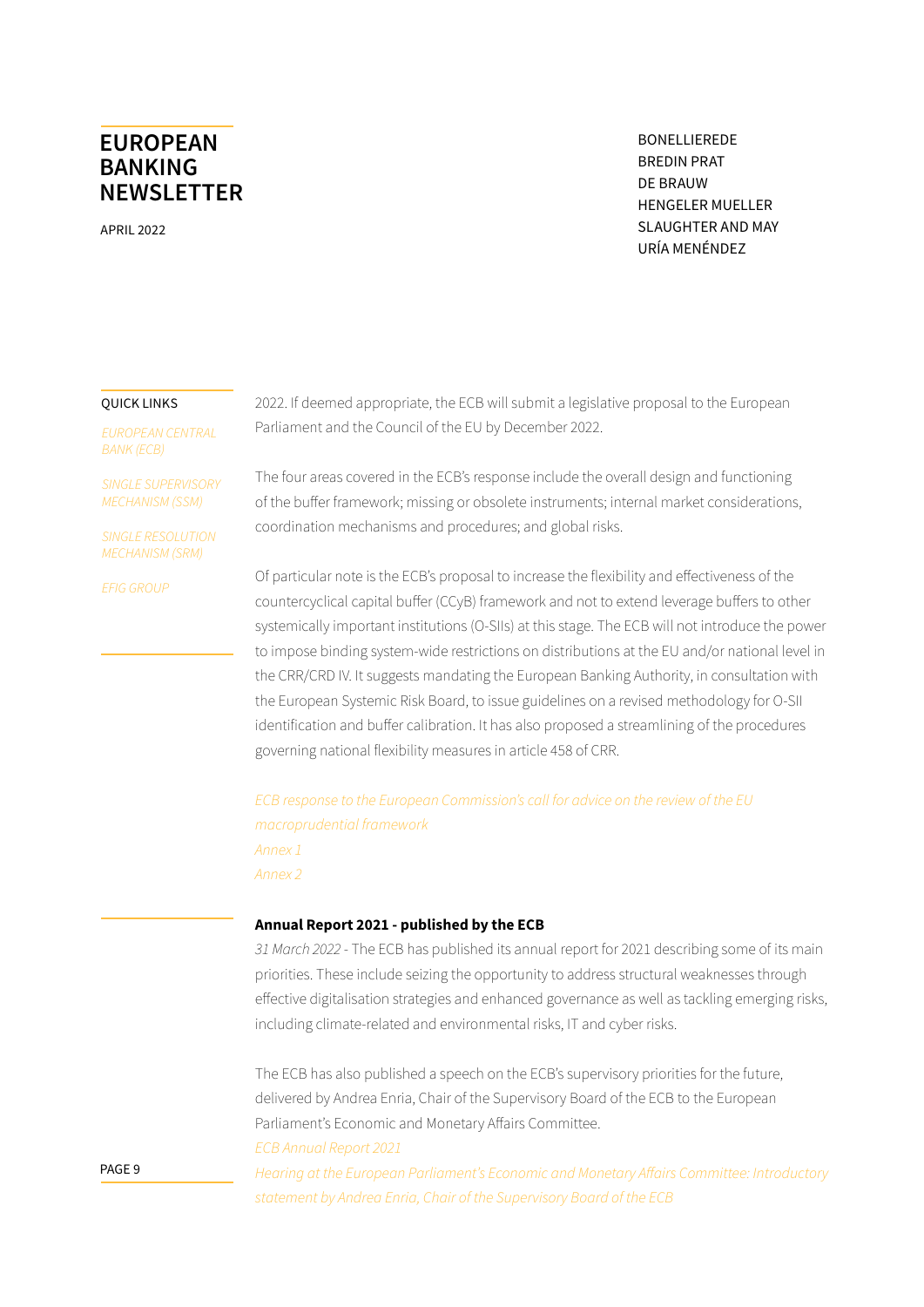<span id="page-9-0"></span>APRIL 2022

BONELLIEREDE BREDIN PRAT DE BRAUW HENGELER MUELLER SLAUGHTER AND MAY URÍA MENÉNDEZ

#### QUICK LINKS

## **SINGLE SUPERVISORY MECHANISM (SSM**)

**No relevant items**

*[EUROPEAN CENTRAL](#page-0-0)  [BANK \(ECB\)](#page-0-0)*

*SINGLE SUPERVISORY MECHANISM (SSM)*

*[SINGLE RESOLUTION](#page-10-0)  [MECHANISM \(SRM\)](#page-10-0)*

*[EFIG GROUP](#page-12-0)*

PAGE 10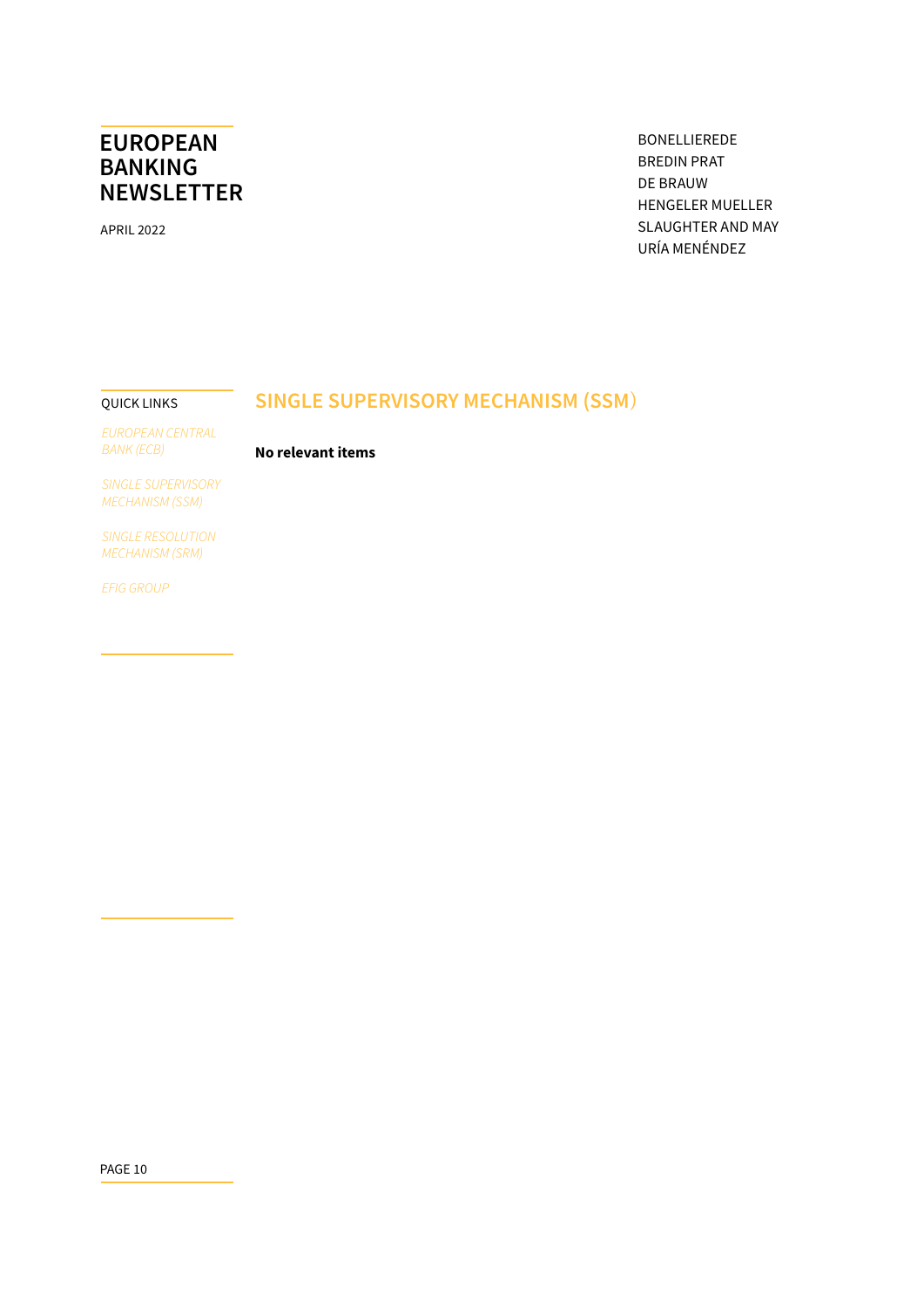<span id="page-10-0"></span>APRIL 2022

BONELLIEREDE BREDIN PRAT DE BRAUW HENGELER MUELLER SLAUGHTER AND MAY URÍA MENÉNDEZ

#### QUICK LINKS

*[EUROPEAN CENTRAL](#page-0-0)  [BANK \(ECB\)](#page-0-0)*

*[SINGLE SUPERVISORY](#page-9-0)  [MECHANISM \(SSM\)](#page-9-0)*

*SINGLE RESOLUTION MECHANISM (SRM)*

*[EFIG GROUP](#page-12-0)*

### **SINGLE RESOLUTION MECHANISM (SRM)**

### **Identification and mobilisation of collateral in resolution - SRB publishes operational guidance**

*17 March 2022* - The Single Resolution Board (SRB) has published its operational guidance on the identification and mobilisation of collateral in resolution. It is aimed at banks' capacity to identify and mobilise certain asset classes that could be used as collateral in resolution in a timely way to support financial continuity.

The SRB's operational guidance is structured around three objectives:

- ensuring that banks' collateral governance and management is able to support the resolution scheme and contribute to the financial continuity of the group;
- ensuring that banks have capacity to identify collateral, including its amount, location, governing law, currency and overall availability; and
- assessing banks' capacity to mobilise collateral, and in particular non-marketable assets and assets not eligible for ordinary central bank funding.

*[Operational Guidance on the Identification and Mobilisation of Collateral in Resolution](https://www.srb.europa.eu/system/files/media/document/2022-03-17_Operational-Guidance-on-the-Identification-and-Mobilisation-of-Collateral-in-Resolution.pdf) [Webpage](https://www.srb.europa.eu/en/content/operational-guidance-identification-and-mobilisation-collateral-resolution) [Press release](https://www.srb.europa.eu/en/content/srb-publishes-operational-guidance-identification-and-mobilisation-collateral-resolution)*

### **Resolution and financial stability - SRB publishes speech**

*30 March 2022* - The SRB has published a speech delivered by Elke König, Chair of the SRB, at the SRB annual press breakfast.

Ms König refers to the SRB's resolution decisions regarding Sberbank made in Croatia, Slovenia and Austria, citing them as "*further proof that the EU resolution framework works."* She states that the Sberbank case also serves as a reminder of the need for a harmonisation of the framework for insolvency of financial institutions, "*not least to allow handling the failure of a bank in a consistent manner within the Banking Union or better still, being consistent right across the EU*".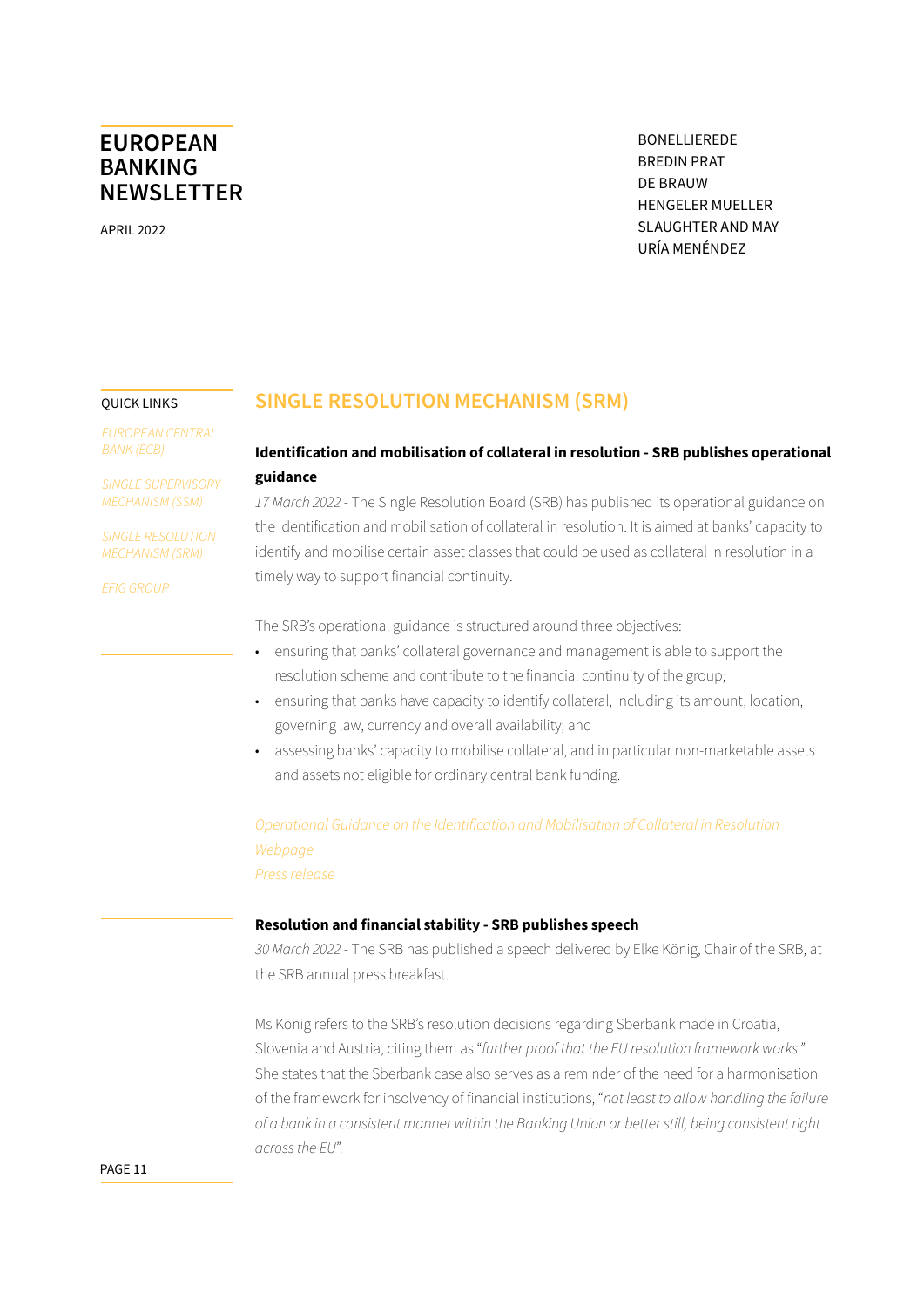APRIL 2022

BONELLIEREDE BREDIN PRAT DE BRAUW HENGELER MUELLER SLAUGHTER AND MAY URÍA MENÉNDEZ

#### QUICK LINKS

*[EUROPEAN CENTRAL](#page-0-0)  [BANK \(ECB\)](#page-0-0)*

*[SINGLE SUPERVISORY](#page-9-0)  [MECHANISM \(SSM\)](#page-9-0)*

*[SINGLE RESOLUTION](#page-10-0)  [MECHANISM \(SRM\)](#page-10-0)*

*[EFIG GROUP](#page-12-0)*

Ms König goes on to explain that banks lagging behind on the resolvability assessment "must get their house in order". For the minimum requirement for own funds and eligible liabilities (MREL), Ms König highlights that all but a few banks are meeting the immediate targets of January 2022 but there is still a gap for the final target.

Looking ahead, priority topics for the SRB in 2022/23 include (i) adequate MREL capacity; (ii) banks' capabilities in managing liquidity and funding in resolution; (iii) separability and business reorganisation plans; (v) work on management information systems; and (vi) the Single Resolution Fund.

*[SRB Chair, Elke König speech at the SRB Annual Press Breakfast](https://www.srb.europa.eu/en/content/srb-chair-elke-konig-speech-srb-annual-press-breakfast)*

PAGE 12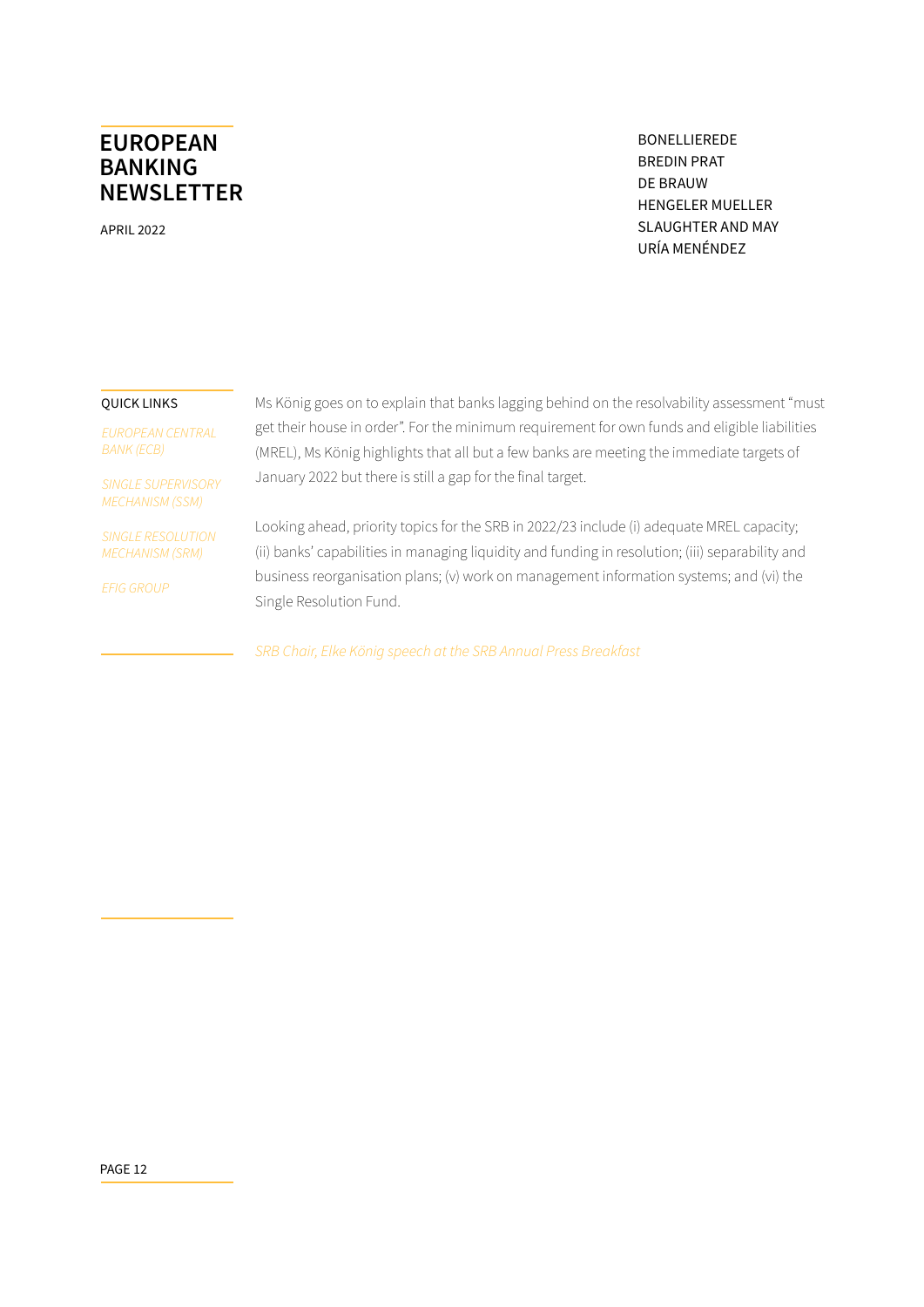<span id="page-12-0"></span>APRIL 2022

BONELLIEREDE BREDIN PRAT DE BRAUW HENGELER MUELLER SLAUGHTER AND MAY URÍA MENÉNDEZ

#### QUICK LINKS

*[EUROPEAN CENTRAL](#page-0-0)  [BANK \(ECB\)](#page-0-0)*

*[SINGLE SUPERVISORY](#page-9-0)  [MECHANISM \(SSM\)](#page-9-0)*

*[SINGLE RESOLUTION](#page-10-0)  [MECHANISM \(SRM\)](#page-10-0)*

*EFIG GROUP*

### **[EFIG GROUP](https://curia.europa.eu/juris/document/document.jsf;jsessionid=D953B193E5918047DD93A4F2BF8B3712?text=&docid=251506&pageIndex=0&doclang=EN&mode=req&dir=&occ=first&part=1&cid=549650)**

[Our European Financial Institutions Group, consisting of 'Best Friends' BonelliErede, Bredin](https://curia.europa.eu/juris/document/document.jsf;jsessionid=D953B193E5918047DD93A4F2BF8B3712?text=&docid=251506&pageIndex=0&doclang=EN&mode=req&dir=&occ=first&part=1&cid=549650)  [Prat, De Brauw Blackstone Westbroek, Hengeler Mueller, Slaughter and May and Uría](https://curia.europa.eu/juris/document/document.jsf;jsessionid=D953B193E5918047DD93A4F2BF8B3712?text=&docid=251506&pageIndex=0&doclang=EN&mode=req&dir=&occ=first&part=1&cid=549650)  [Menéndez, brings together market-leading lawyers with corporate and financing experience](https://curia.europa.eu/juris/document/document.jsf;jsessionid=D953B193E5918047DD93A4F2BF8B3712?text=&docid=251506&pageIndex=0&doclang=EN&mode=req&dir=&occ=first&part=1&cid=549650)  [and financial regulatory skills.](https://curia.europa.eu/juris/document/document.jsf;jsessionid=D953B193E5918047DD93A4F2BF8B3712?text=&docid=251506&pageIndex=0&doclang=EN&mode=req&dir=&occ=first&part=1&cid=549650)

[We have unrivalled coverage of regulatory developments in the EU, which enables us to](https://curia.europa.eu/juris/document/document.jsf;jsessionid=D953B193E5918047DD93A4F2BF8B3712?text=&docid=251506&pageIndex=0&doclang=EN&mode=req&dir=&occ=first&part=1&cid=549650)  [provide pure regulatory advice on the interpretation and application of EU directives and](https://curia.europa.eu/juris/document/document.jsf;jsessionid=D953B193E5918047DD93A4F2BF8B3712?text=&docid=251506&pageIndex=0&doclang=EN&mode=req&dir=&occ=first&part=1&cid=549650)  [regulations. We also have strong connections with the best financial institutions lawyers in the](https://curia.europa.eu/juris/document/document.jsf;jsessionid=D953B193E5918047DD93A4F2BF8B3712?text=&docid=251506&pageIndex=0&doclang=EN&mode=req&dir=&occ=first&part=1&cid=549650)  [United States, Asia and South America.](https://curia.europa.eu/juris/document/document.jsf;jsessionid=D953B193E5918047DD93A4F2BF8B3712?text=&docid=251506&pageIndex=0&doclang=EN&mode=req&dir=&occ=first&part=1&cid=549650)

[Our many years of experience of advising a diverse range of major financial institutions allows](https://curia.europa.eu/juris/document/document.jsf;jsessionid=D953B193E5918047DD93A4F2BF8B3712?text=&docid=251506&pageIndex=0&doclang=EN&mode=req&dir=&occ=first&part=1&cid=549650)  [us to offer the most incisive advice available.](https://curia.europa.eu/juris/document/document.jsf;jsessionid=D953B193E5918047DD93A4F2BF8B3712?text=&docid=251506&pageIndex=0&doclang=EN&mode=req&dir=&occ=first&part=1&cid=549650)

[If you would like to discuss any of the developments in this update, or any other financial](https://curia.europa.eu/juris/document/document.jsf;jsessionid=D953B193E5918047DD93A4F2BF8B3712?text=&docid=251506&pageIndex=0&doclang=EN&mode=req&dir=&occ=first&part=1&cid=549650)  [regulatory matter, please contact one of the following or your usual EFIG contact.](https://curia.europa.eu/juris/document/document.jsf;jsessionid=D953B193E5918047DD93A4F2BF8B3712?text=&docid=251506&pageIndex=0&doclang=EN&mode=req&dir=&occ=first&part=1&cid=549650)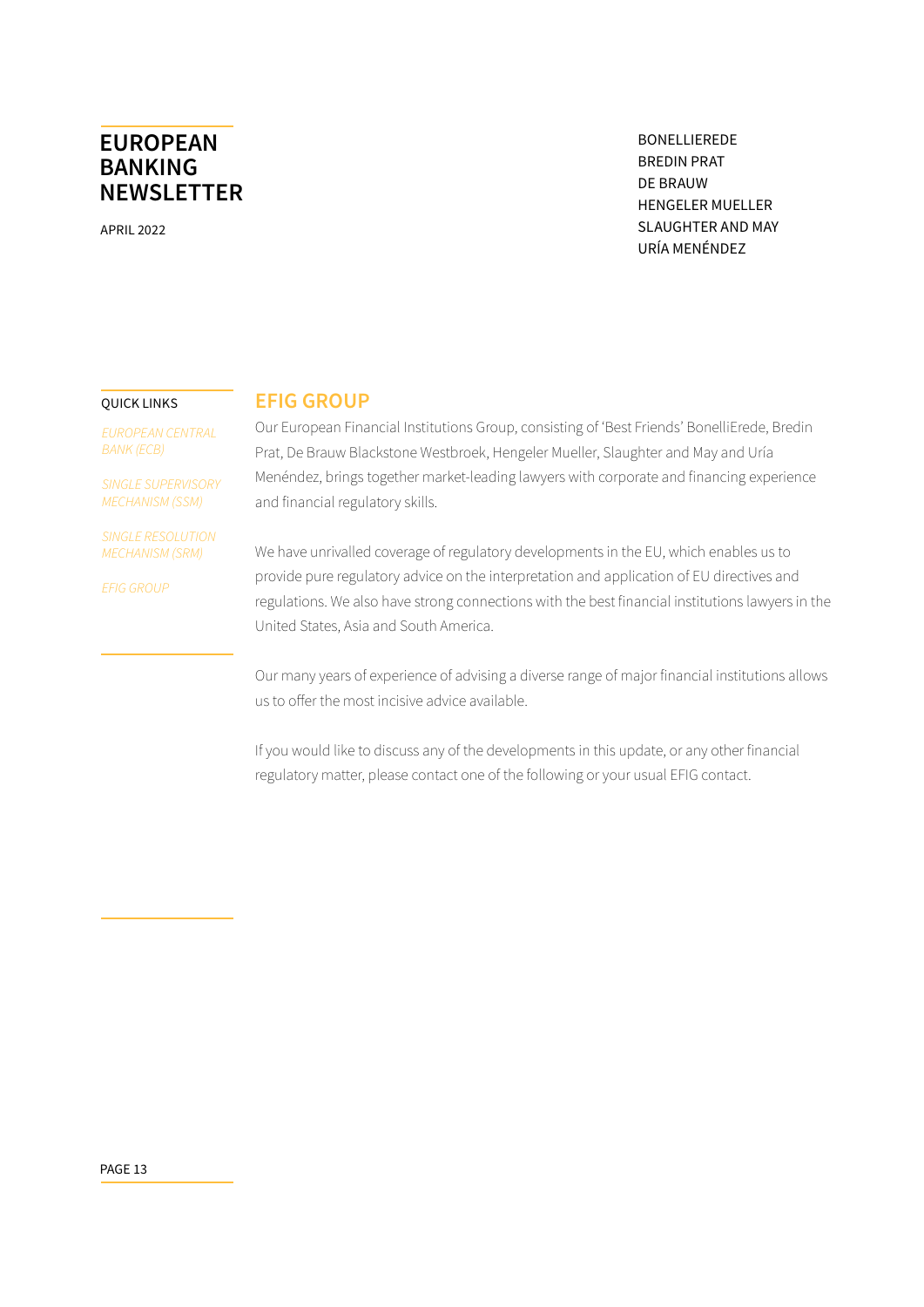APRIL 2022

BONELLIEREDE BREDIN PRAT DE BRAUW HENGELER MUELLER SLAUGHTER AND MAY URÍA MENÉNDEZ

#### QUICK LINKS

*[EUROPEAN CENTRAL](#page-0-0)  [BANK \(ECB\)](#page-0-0)*

*[SINGLE SUPERVISORY](#page-9-0)  [MECHANISM \(SSM\)](#page-9-0)*

*[SINGLE RESOLUTION](#page-10-0)  [MECHANISM \(SRM\)](#page-10-0)*

*[EFIG GROUP](#page-12-0)*



# **BONELLIEREDE**

**Stefano Micheli** [stefano.micheli](mailto:stefano.micheli%40belex.com?subject=) [@belex.com](mailto:stefano.micheli%40belex.com?subject=)



# **BONELLIEREDE Giuseppe Rumi**

[giuseppe.rumi](mailto:giuseppe.rumi%40belex.com?subject=) [@belex.com](mailto:giuseppe.rumi%40belex.com?subject=)



**BREDIN PRAT Didier Martin**  [didiermartin](mailto:didiermartin%40bredinprat.com?subject=) [@bredinprat.com](mailto:didiermartin%40bredinprat.com?subject=)



**BREDIN PRAT Matthieu Pouchepadass** [matthieupouchepadass](mailto:matthieupouchepadass%40bredinprat.com?subject=) [@bredinprat.com](mailto:matthieupouchepadass%40bredinprat.com?subject=)





[@debrauw.com](mailto:mariken.vanloopik%40debrauw.com?subject=)

**Mariken van Loopik** [mariken.vanloopik](mailto:mariken.vanloopik%40debrauw.com?subject=)

**DE BRAUW**

**Pete Lawley** pet[e.lawley](mailto:kees.groffen%40debrauw.com?subject=) [@debrauw.com](mailto:kees.groffen%40debrauw.com?subject=)

**DE BRAUW**



**HENGELER MUELLER** 

**HENGELER MUELLER**

**Dirk Bliesener** [dirk.bliesener](mailto:dirk.bliesener%40hengeler.com?subject=) [@hengeler.com](mailto:dirk.bliesener%40hengeler.com?subject=)



**Christian Schmies**  [christian.schmies](mailto:christian.schmies%40hengeler.com?subject=) [@hengeler.com](mailto:christian.schmies%40hengeler.com?subject=)



### **SLAUGHTER AND MAY Jan Putnis**

[jan.putnis](mailto:jan.putnis%40slaughterandmay.com?subject=) [@slaughterandmay.com](mailto:jan.putnis%40slaughterandmay.com?subject=)



### **SLAUGHTER AND MAY**

**Ben Kingsley** [ben.kingsley](mailto:ben.kingsley%40slaughterandmay.com?subject=) [@slaughterandmay.com](mailto:ben.kingsley%40slaughterandmay.com?subject=)





### **URÍA MENÉNDEZ**

**URÍA MENÉNDEZ Pedro Ravina** [pedro.ravina](mailto:pedro.ravina%40uria.com?subject=) [@uria.com](mailto:pedro.ravina%40uria.com?subject=)

**Carlos Costa Andrade** [carlos.andrade](mailto:carlos.andrade%40uria.com?subject=) [@uria.com](mailto:carlos.andrade%40uria.com?subject=)

PAGE 14